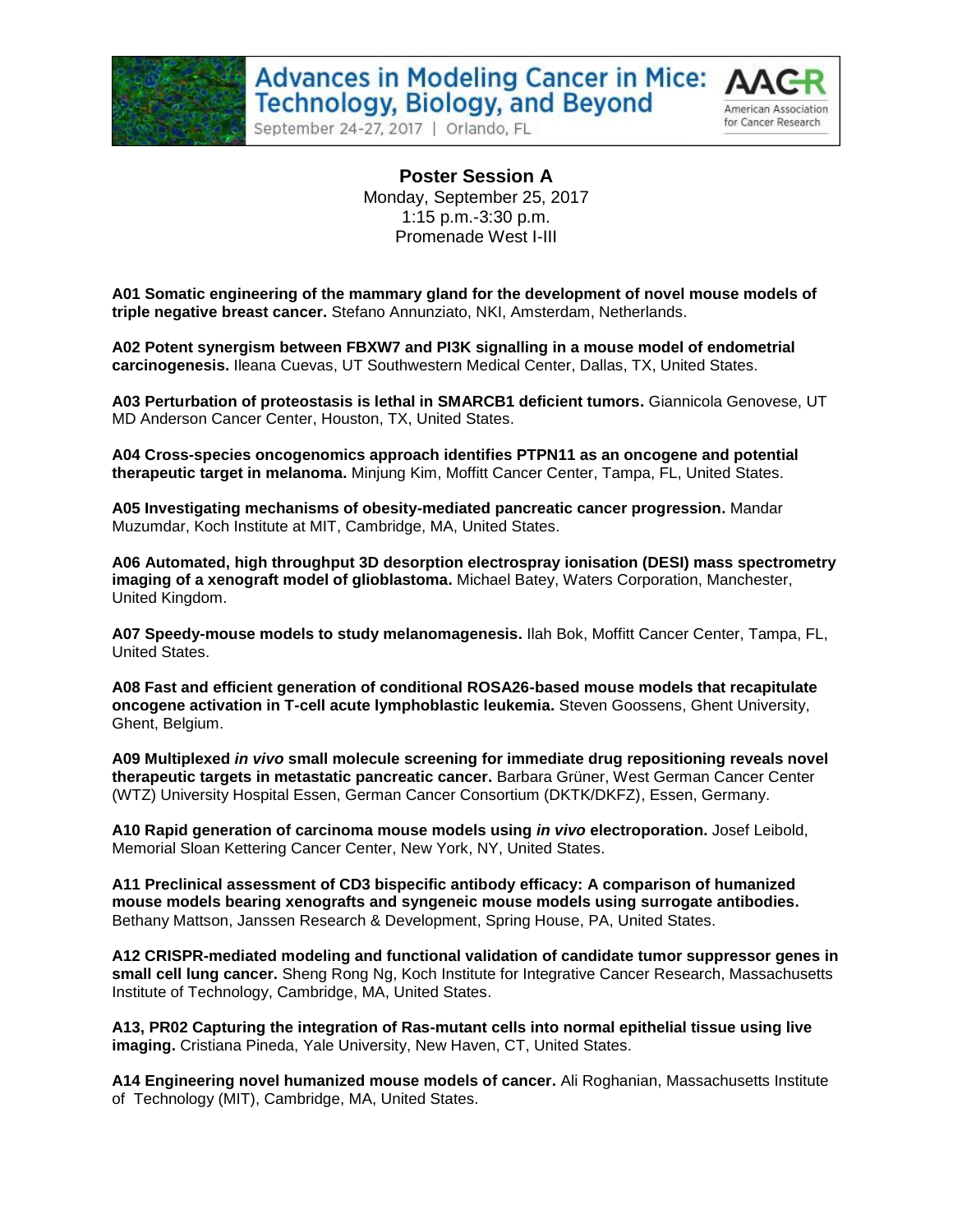

September 24-27, 2017 | Orlando, FL



**Poster Session A** Monday, September 25, 2017 1:15 p.m.-3:30 p.m. Promenade West I-III

**A15 Generation of clonal replica tumors to interrogate complexity of human cancer in vivo.** Andrea Viale, Department of Genomic Medicine, University of Texas MD Anderson Cancer Center, Houston, TX, United States.

**A16 Humanized mouse models for evaluation of immunotherapeutic drugs.** Wolfgang Walther, ECRC Charité Universitätsmedizin Berlin, Berlin, Germany.

**A17 Novel patient-derived xenograft (PDX) models from peritoneal metastasis of colorectal carcinoma for drug testing and biomarker analysis.** Wolfgang Walther, ECRC Charité Universitätsmedizin Berlin, Berlin, Germany.

**A18 Generation of new conditional Kras-alleles by CRISPR-based genome editing.** Maria Paz Zafra, Weill Cornell Medicine, New York, NY, United States.

**A19 Phosphorylation results in nuclear translocation of dicer protein that increases metabolism, accelerates aging, and alters tumorigenesis.** Neeraj Aryal, MD Anderson Cancer Center, Houston, TX, United States.

**A20 Pin1 as a regulator of multiple targets of cell growth in lung cancer.** Silvia Boffo, Sbarro Institute for Cancer Research and Molecular Medicine, Temple University, Philadelphia, PA, United States.

**A21 Dissecting MYC immunoregulatory activity in BRCA1-associated breast cancer.** Chiara Svetlana Brambillasca, The Netherlands Cancer Institute, Amsterdam, Netherlands.

**A22** *Ezh2* **haploinsufficiency and full insufficiency in KRAS/***p53-null* **lung tumors drive distinct cellular phenotypes.** Fan Chen, University of Kentucky, Lexington, KY, United States.

**A23 Mdm2 phosphorylation by Akt is critical for modulating cellular responses to oxidative stress.** Loretah Chibaya, University of Massachusetts Medical School, Worcester, MA, United States.

**A24 Bone marrow hematopoietic adaptation as a sensor of early, pre-invasive, epithelial malignancy.** Claudia Chiodoni, Fondazione IRCCS Istituto Nazionale Tumori, Milan, Italy.

**A25 Intestinal tumorigenesis in APCMin/+ mice was higher after acute relative to fractionated proton radiation: Implications for space radiation-induced colorectal carcinogenesis.** Kamal Datta, Georgetown University, Washington, DC, United States.

**A26, PR03 The tumor suppressor BAP1 regulates the Hippo pathway in pancreatic ductal adenocarcinoma.** Anwesha Dey, Genentech Inc., South San Francisco, CA, United States.

**A27 Exploring the role of glycosylation in pancreatic disease.** Dannielle Engle, Cold Spring Harbor Laboratory, Cold Spring Harbor, NY, United States.

**A28 Understanding the role of the tumor suppressor p53 in pancreatic cancer development.**  Brittany Flowers, Stanford University School of Medicine, Stanford, CA, United States.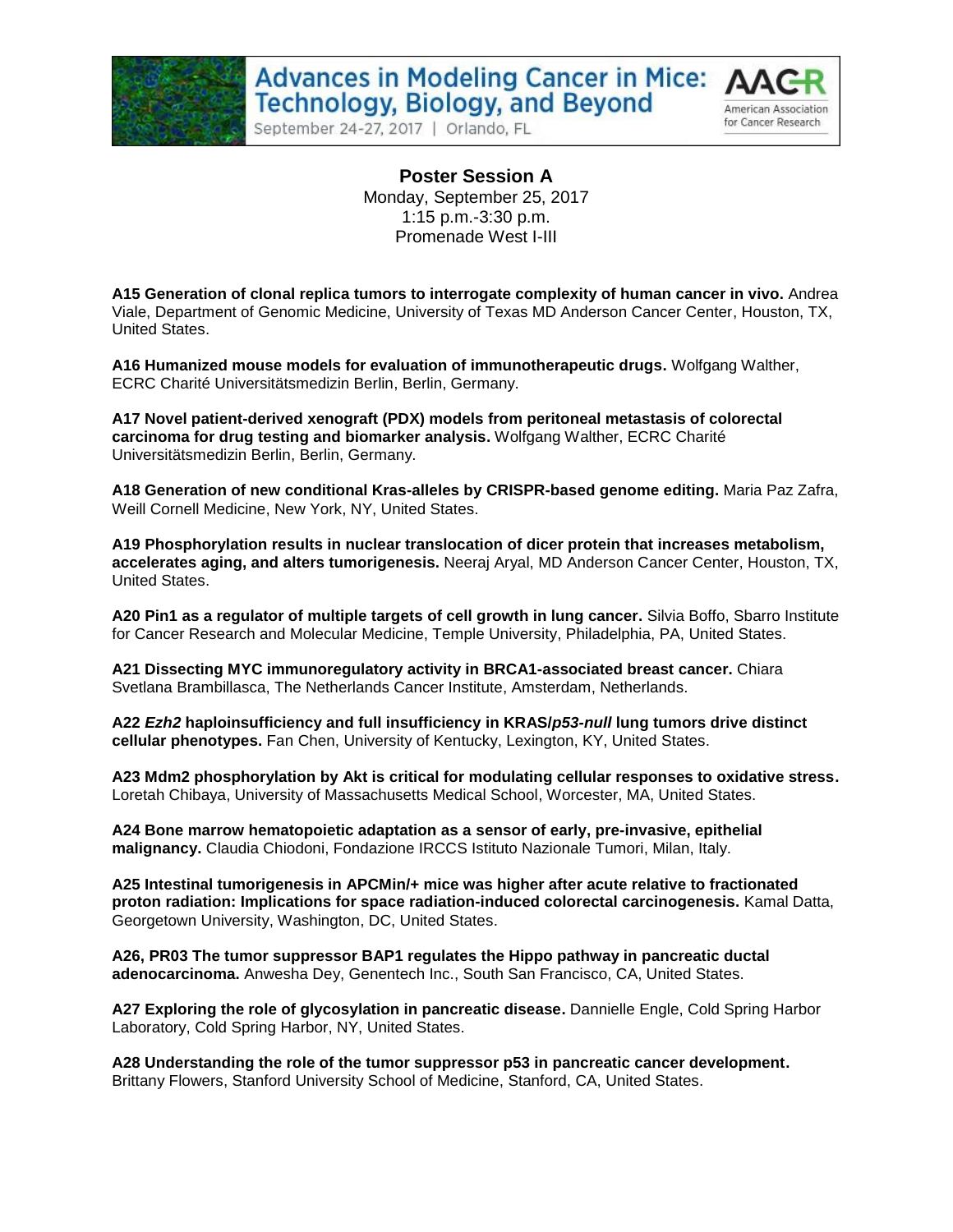

September 24-27, 2017 | Orlando, FL



**Poster Session A** Monday, September 25, 2017 1:15 p.m.-3:30 p.m. Promenade West I-III

**A29 Generation of a novel transgenic mouse model with regulatable ß-catenin expression to examine importance of activated ß-catenin signaling to long-term maintenance of mammary tumor growth.** Jennifer Gorman, Lunenfeld-Tanenbaum Research Institute, Sinai Health System, Toronto, Ontario, Canada.

**A30, PR08 Altered nucleolar trafficking of the Blm helicase in the mouse reduces size, increases DNA damage and tumor susceptibility, and facilitates premature aging.** Joanna Groden, The Ohio State University College of Medicine, Columbus, OH, United States.

**A31 Biallelic** *Dicer1* **loss in endothelial cells drives angiosarcoma development.** Jason Hanna, St. Jude Children's Research Hospital, Memphis, TN, United States.

**A32 Sall2 transcription factor; a novel regulator of G1-S cyclins.** Viviana Hermosilla, Universidad de Concepcion, Concepcion, Chile.

**A33 Loss of Id4 initiates PIN-like lesions by maintaining stemness in mice prostate.** Dhanushka Hewa Bostanthirige, Clark Atlanta University, Atlanta, GA, United States.

**A34 EGF receptor activated Notch signaling contributes to pathogenesis of premalignant gastric lesions.** Won Jae Huh, Vanderbilt University Medical Center, Nashville, TN, United States.

**A35, PR07 Elucidating mechanisms of p53-deficient breast cancer development via lineage tracing and clonal analysis.** Zhe Li, Brigham & Women's Hospital and Harvard Medical School, Boston, MA, United States.

**A36 Characterizing the role of Egfr signaling in mediating the exacerbative effect of acute inflammation on tumor development in a mouse model for familial adenomatous polyposis.** Wei Li, Vanderbilt University Medical Center, Nashville, TN, United States.

**A37 SB insertional mutagenesis identifies new metastasis-promoting tumor suppressor genes in pancreatic cancer.** Karen Mann, Moffitt Cancer Center, Tampa, FL, United States.

**A38 Twist1-driven fatty pancreas formation facilitates pancreatitis and pancreatic ductal adenocarcinoma progression.** Thien Ly Nguyen, University of Mississippi Medical Center, Jackson, MS, United States.

**A39 Modeling organelle-specific O-glycosylation in driving liver tumor growth, invasion and metastasis.** Anh Tuan Nguyen, Institute of Molecular and Cell Biology, Singapore, Singapore.

**A40 Twist1 activation in muscle progenitor cells during development or adulthood causes severe muscle loss reminiscent of human cancer cachexia.** Parash Parajuli, University of Mississippi Medical Center, Jackson, MS, United States.

**A42, PR04 p120 catenin loss drives pancreatic cancer EMT and metastasis through activation of calcium signaling.** Jason Pitarresi, University of Pennsylvania, Philadelphia, PA, United States.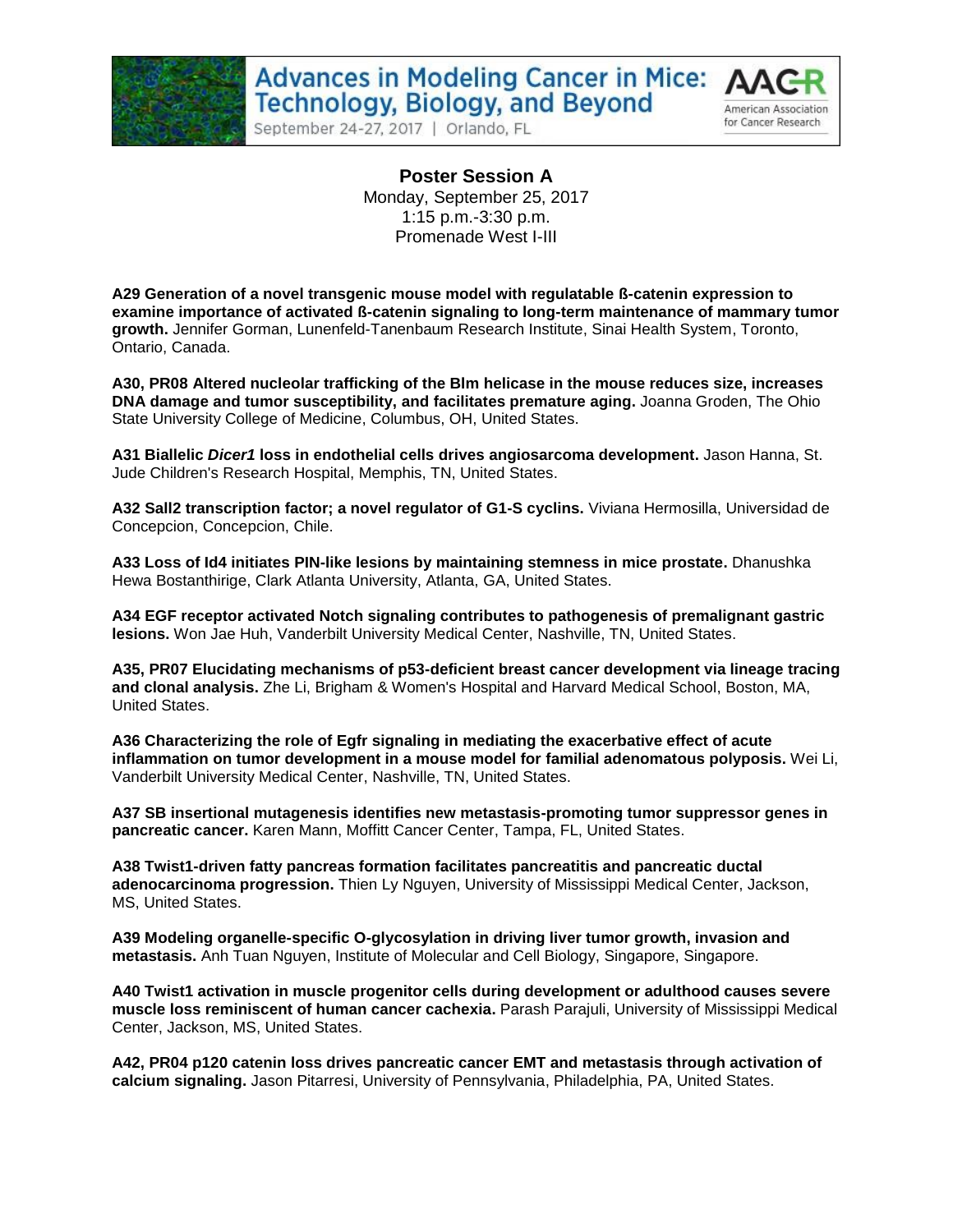

September 24-27, 2017 | Orlando, FL



**Poster Session A** Monday, September 25, 2017 1:15 p.m.-3:30 p.m. Promenade West I-III

**A43 Loss of** *Keap1* **promotes KRAS-driven lung cancer and results in genotype specific vulnerabilities.** Rodrigo Romero, Koch Institute for Integrative Cancer Research, Cambridge, MA, United States.

**A44 Establishment of patient-derived Hispanic gastric cancer xenografts to test targeted therapeutics.** Jean Ruiz-Calderon, UPR Medical Science Campus, San Juan, PR, United States.

**A45 Targeted therapy-induced senescence enhances immune surveillance of KRAS mutant lung cancers.** Marcus Ruscetti, Memorial Sloan Kettering Cancer Center, New York, NY, United States.

**A46 3D cultured prostate organoids derived from PTEN-conditional KO mouse models of prostate cancer reveal Class IA PI3Kα drives tumorigenesis and the levels of its lipid products are pH dependent.** Barzan Sadiq, University of Cambridge, Cambridge, UK, United Kingdom.

**A47 Reducing actin contraction in E-cadherin inactivated mammary epithelial cells leads to the development of invasive lobular carcinoma.** Koen Schipper, Netherlands Cancer institute, Amsterdam, Netherlands.

**A48 Ube2v1 promotes EMT and metastasis by suppression of autophagy.** Tong Shen, Suchoo University, Suzhou, China.

**A49 Using IL10-/- mouse model to assess heavy-ion radiation exposure associated colitis and colorectal cancer incidence.** Shubhankar Suman, Georgetown University, Washington, DC, United States.

**A50 Nrf2 regulates cellular behaviors and Notch signaling in oral squamous cell carcinoma cells in vivo and in vitro.** Zheng Sun, Beijing Stomatological Hospital & School of Stomatology, Capital Medical University, Beijing, China.

**A51 Nicotine induces cervical lymph node metastasis of mouse tongue cancer by regulating Prx1/EMT signalling.** Xiaofei Tang, Division of Oral Pathology, Beijing Institute of Dental Research, Capital Medical University, Beijing, China.

**A52 Arid1a exerts context-dependent oncogenic and tumor suppressor functions in liver cancer.** Shuyuan Zhang, Children's Research Institute at UT Southwestern, Dallas, TX, United States.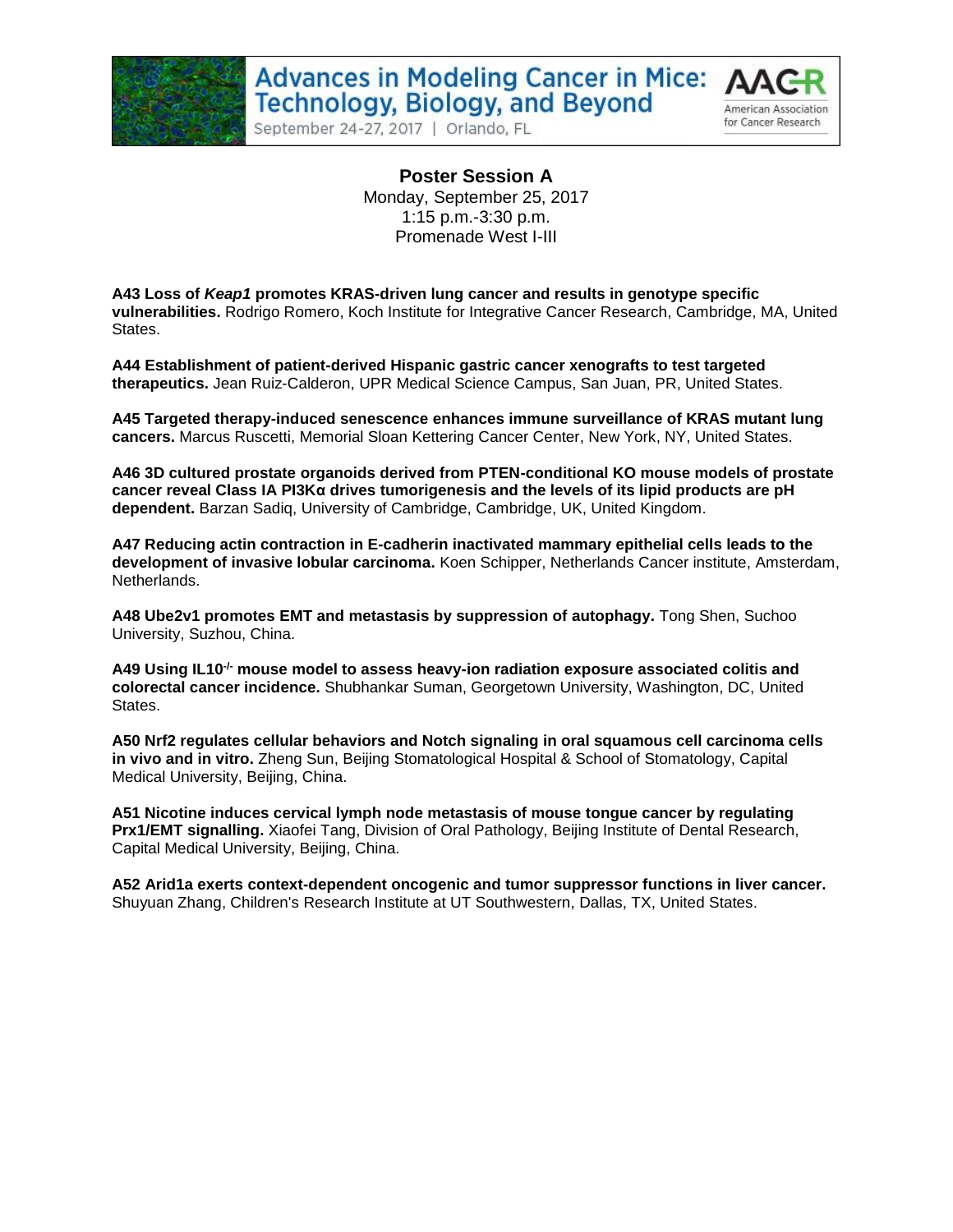



September 24-27, 2017 | Orlando, FL

**Poster Session B** Tuesday, September 26, 2017 6:00 p.m.-8:30 p.m. Promenade West I-III

**B01 A genetically-engineered mouse model of** *de novo* **bone metastasis.** Juan Arriaga, Columbia University Medical Center, New York, NY, United States.

**B02 Neutrophils and Snail orchestrate the establishment of a pro-tumor microenvironment in lung adenocarcinoma.** Etienne Meylan, Ecole Polytechnique Fédérale de Lausanne, Lausanne, Switzerland.

**B03 Acinar cell expansion: A new step in pancreatic tumorigenesis.** Patrick Neuhoefer, Stanford University, Stanford, CA, United States.

**B04 Activating K-Ras A146T mutations induce Mapk-dependent hyperproliferation in the intestinal epithelium.** Emily Poulin, Beth Israel Deaconess Medical Center, Boston, MA, United States.

**B05 BRAF inhibition and cytokine therapy for melanoma: A novel rational combined approach.**  Gabriele Romano, The University of Texas MD Anderson Cancer Center, Houston, TX, United States.

**B06 A SOX9+ bile duct progenitor as a cell of origin of hepatocellular carcinoma.** Patrick Viatour, Children's Hospital of Philadelphia, Philadelphia, PA, United States.

**B07 Role of lysyl hydroxylases in metastatic lung cancer.** Yanan Yang, Mayo Clinic, Rochester, MN, United States.

**B08 Pathological roles of Ddx3x in hepatocellular carcinoma development.** Li-Ru You, National Yang-Ming University, Taipei, Taiwan.

**B09 Loss of diphthamide biosynthesis enzyme** *Dph1* **causes ER stress and sensitizes the liver to chemically- and genetically-induced tumorigenesis.** Yi-Ru Yu, National Yang-Ming University, Taipei, Taiwan.

**B10 The polyploid state plays a tumor suppressive role in the liver.** Shuyuan Zhang, UT Southwestern Medical Center, Dallas, TX, United States.

**B11 Foxm1 mediates maintenance and progression of mouse lung tumor driven by oncogenic Kras.** I-Ching Wang, National Tsing Hua University, Hsinchu, Taiwan.

**B12 The importance of the RASA1/R-Ras/Ral-A signaling axis in melanoma tumorigenesis.** Minjung Kim, Moffitt Cancer Center, Tampa, FL, United States.

**B13 The prevention of lymphoproliferative lesions arising in patient-derived cancer xenografts by anti-graft-versus-host-disease agents.** Tsuyoshi Chijiwa, Department of Emergency and Critical Care Medicine, Saitama Medical Center, Jichi Medical University, Saitama, Japan.

**B14 Extracellular matrix composition shapes the fate of oncogenic events.** Mario Colombo, Fondazione IRCCS Istituto Nazionale dei Tumori, Milano, Italy.

**B15 The effects of obesity on tumor microenvironment and immunotherapy efficacy.** Stephanie Dudzinski, Vanderbilt University, Nashville, TN, United States.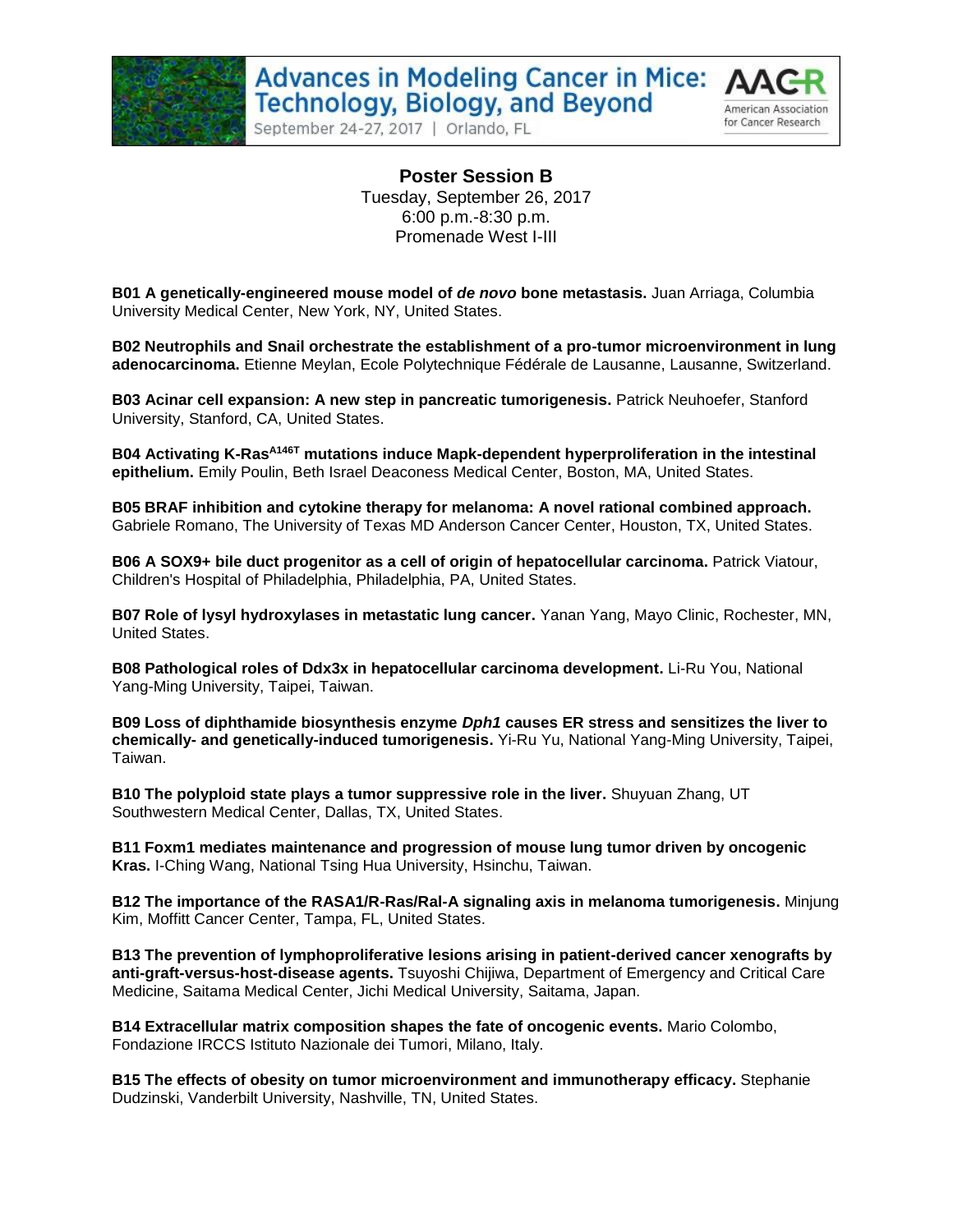



September 24-27, 2017 | Orlando, FL

**Poster Session B** Tuesday, September 26, 2017 6:00 p.m.-8:30 p.m. Promenade West I-III

**B16, PR06 Contribution of mutant microenvironment to hereditary cancer: Single-cell gene expression profiling of a genetically engineered mouse model of human hereditary BRCA1-related breast cancer.** Carman Li, Harvard Medical School, Boston, MA, United States.

**B17 A dual** *in vivo* **and** *in silico* **system to model ectopic lymph node structure formation and antitumor immune response in the murine tumor microenvironment.** Adam Mailloux, H. Lee Moffitt Cancer Center, Tampa, FL, United States.

**B18 The carcinogen-induced NTCU model: A pre-clinical mouse model for lung cancer Interception.** Sarah Mazzilli, Boston University School of Medicine, Boston, MA, United States.

**B19, PR05 Lineage specifiers SOX2 and NKX2-1 inversely regulate lung tumor immune microenvironment.** Trudy Oliver, University of Utah, Salt Lake City, UT, United States.

**B20 Alteration of colonic mesenchyme amplifies the loss of heterogenecity and the oncogenic effects of tumor suppressor APC.** Raphaelle Servant, Université de Sherbrooke, Sherbrooke, Québec, Canada.

**B21 Novel in vitro and in vivo models for studying brain metastasis and tumor-microenvironment interactions.** Chaya Brodie, Henry Ford Health System, Detroit, MI, United States.

**B22 Novel pancreatic cancer stem cell surface biomarkers (CD19+31+45+133+) as target for pancreatic cancer therapy.** Jayanta Das, Florida International University, Miami, FL, United States.

**B23 Identifying regulatory networks and screening for genetic drivers of the stem cell state in Msi2+ pancreatic cancer cells.** Lesley Ferguson, University of California San Diego, La Jolla, CA, United States.

**B24 Stem cell lineage infidelity drives wound repair and cancer.** Yejing Ge, The Rockefeller University, New York, NY, United States.

**B25 Pten haplo-deficiency drives liver tumor initiation and progression in the microRNA-122a null mice via expansion of periportal hepatocyte-like cells.** Wei-Ling Tu, National Yang-Ming University, Taipei, Taiwan.

**B26 Whole genome sequencing and transcriptomic analysis of MMTV-Neu and MMTV-PyMT mammary tumors.** Eran Andrechek, Michigan State University, East Lansing, MI, United States.

**B27 The use of mouse models for understanding the in vivo impact of cancer-relevant genetic defects on genomic instability induced by human LINE-1 retrotransposon.** Victoria Belancio, Tulane University, New Orleans, LA, United States.

**B28 Development of estrogen-dependent and estrogen receptor-negative cervical cancer in HPV transgenic mice.** Sang-Hyuk Chung, University of Houston, Houston, TX, United States.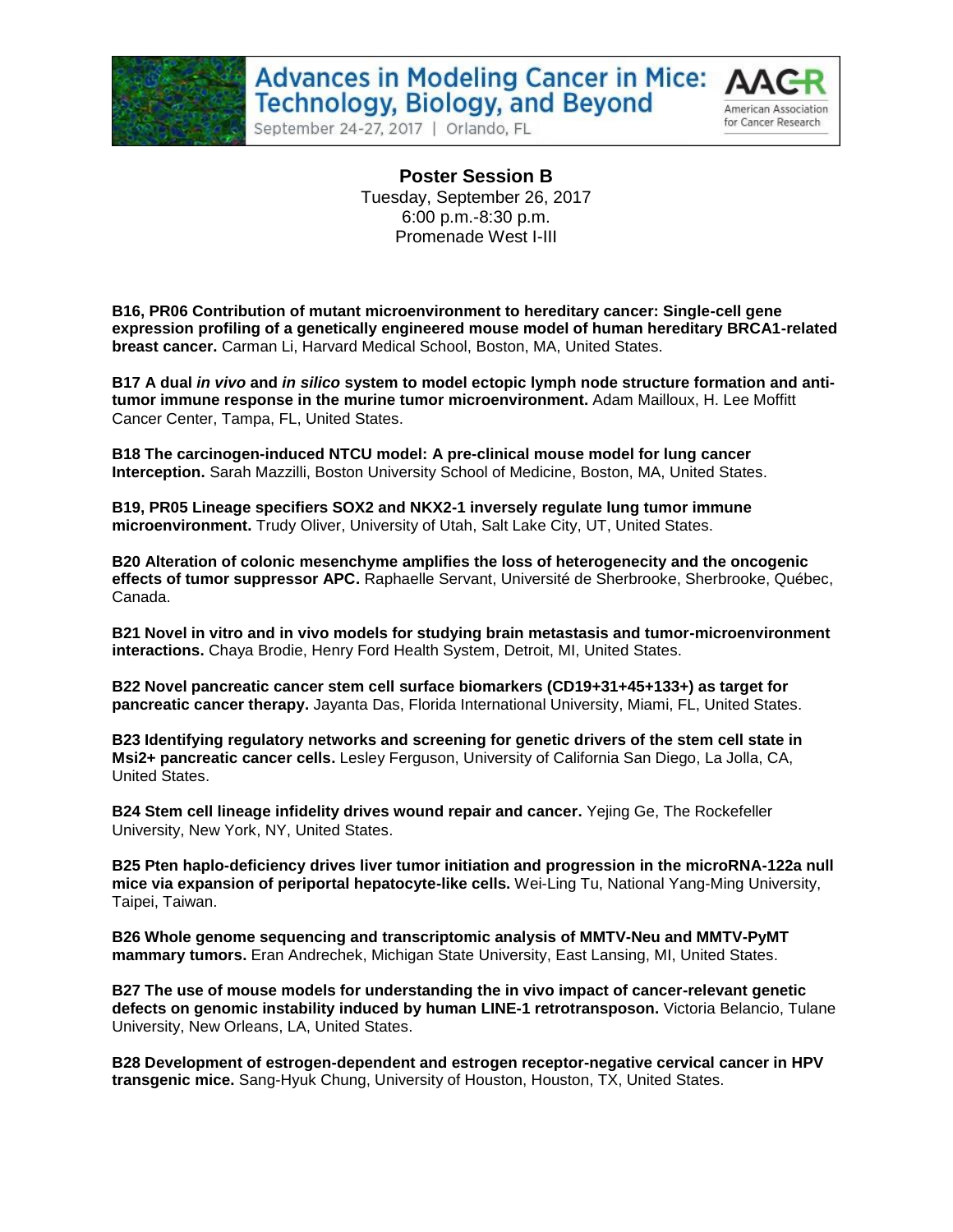

September 24-27, 2017 | Orlando, FL



**Poster Session B** Tuesday, September 26, 2017 6:00 p.m.-8:30 p.m. Promenade West I-III

**B29 A carcinogen-induced mouse model recapitulates the molecular alterations of human muscle invasive bladder cancer.** Damiano Fantini, Northwestern Univerrsity, Chicago, IL, United States.

**B30 An** *in silico* **spatio-structural mathematical model for plastic drug resistance in heterogeneous melanoma subpopulations.** Arran Hodgkinson, Universite de Montpellier, Montpellier, France.

**B31, PR10 RNA sequencing based analysis of transposon-induced tumors reveals novel insights into disease pathogenesis.** David Largaespada, University of Minnesota, Minneapolis, MN, United States.

**B32 Targeting WNT signaling** *in vivo* **via Tankyrase inhibition.** Emma Schatoff, Weill Cornell Medicine, New York, NY, United States.

**B33 CRISPR/Cas9 generation of** *Ret* **and** *Ntrk1* **fusion oncogenes and novel** *in vitro* **sgRNA screening method.** Laura Schubert, University of Colorado, Aurora, CO, United States.

**B34 Evolutionary history of small cell lung cancer transformed from EGFR-mutant lung adenocarcinoma.** Jeonghwan Youk, Korea Advanced Institute of Science and Technology (KAIST), Daejeon, Korea, Republic Of.

**B35 An innovative** *in-vivo* **model of metastasizing prostate cancer using orthotopic xenografts.**  Johannes Linxweiler, Department of Urology, Saarland University, Homburg Saar, Germany.

**B36 Novel immunodeficient rat models capable of supporting the growth of human tumor xenografts.** Fallon Noto, Hera BioLabs, Lexington, KY, United States.

**B37 RNAi and CRISPR/Cas9 based in vivo models for drug discovery.** Prem Premsrirut, Mirimus Inc., Brooklyn, NY, United States.

**B38** *In vivo* **genome editing and organoid transplantation models of colorectal cancer and metastasis.** Jatin Roper, Koch Institute for Integrative Cancer Research at MIT, Boston, MA, United States.

**B39 Pharmacotyping patients using pancreatic cancer organoids.** Hervé Tiriac, Cold Spring Harbor Laboratory, Cold Spring Harbor, NY, United States.

**B40 Model liver cancer metastasis using 3D spheroids derived from primary tumors in liver cancer genetic mouse models.** Liqin Zhu, St. Jude Children's Research Hospital, Memphis, TN, United States.

**B41 Tumor endothelial cells as a targetable gateway that modulates access of drugs to cancer cells.** Michael Greene, Roswell Park Cancer Institute, Buffalo, NY, United States.

**B42 Targeting cancer cell CCR2 enhances synergistic immune surveillance in breast cancer.** Xue-Yan He, Cold Spring Harbor Laboratory, Cold Spring Harbor, NY, United States.